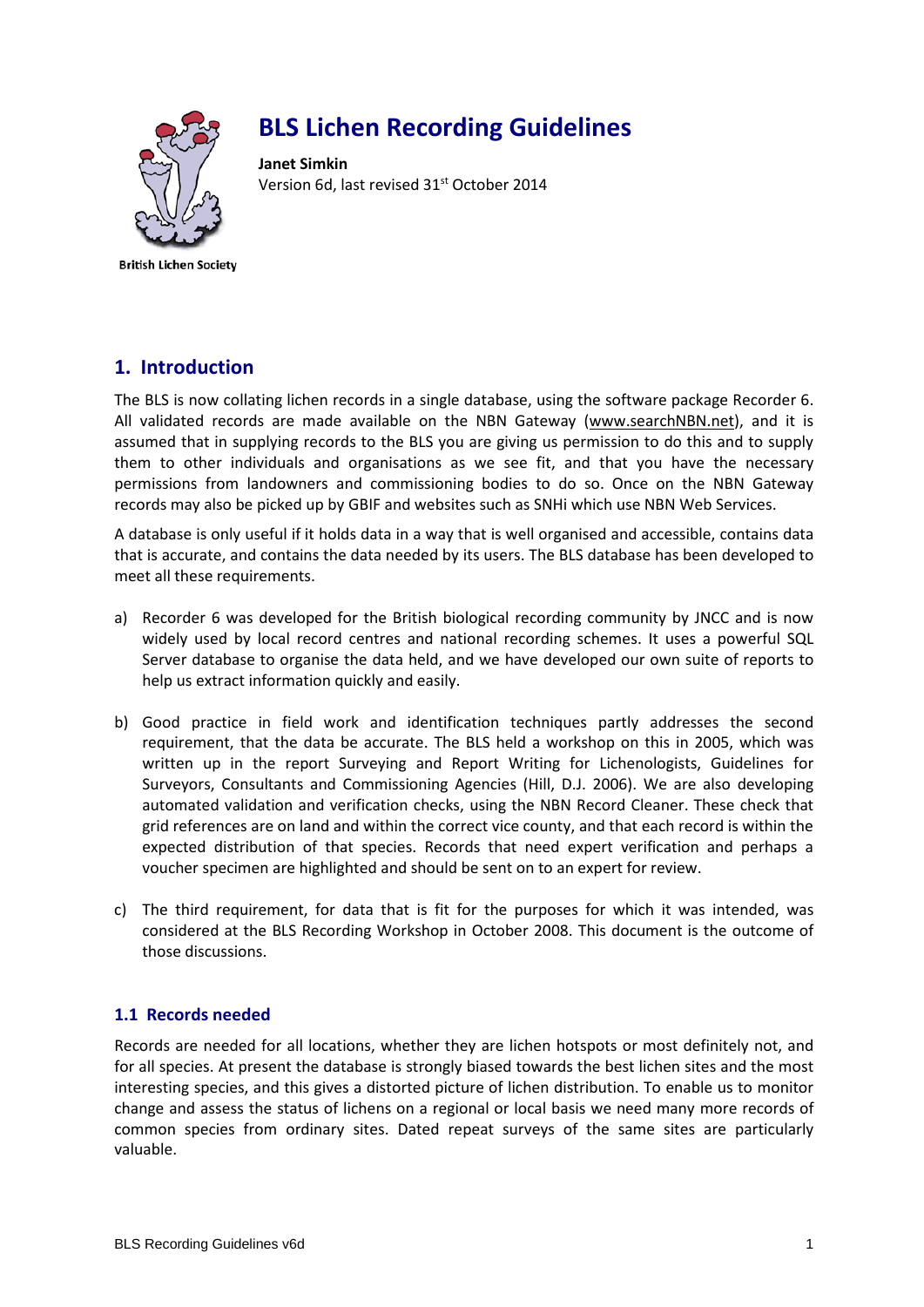#### **1.2 Information required**

All biological records contain information on the location, the visit, and the details of the species records themselves. In computer databases these three are held as separate records but linked, to avoid unnecessary duplication of information. There may be many visits to one location, and many species records for one visit.

All records submitted to the BLS database should be associated with a site name, grid reference, vice county, recorders and a date. Additional information may also be included, and should be for any species that is nationally or regionally scarce, of particular conservation interest, or that has been collected. For professional and other detailed surveys it is normal practice to record substrate and small scale habitat for every species. For NVC and other ecological surveys it is usual to record abundance.

| <b>Information</b>                  | <b>Example</b>           | Notes (* required)                                         |
|-------------------------------------|--------------------------|------------------------------------------------------------|
| Location                            |                          |                                                            |
| Site name                           | Brada Hill - whin crags  | $\ast$                                                     |
| Grid reference                      | NU161339                 | * use letters for the 100km square,<br>not numbers         |
| Vice county                         | 68                       | $\ast$                                                     |
| Additional information on habitats, |                          |                                                            |
| management, ownership or access     |                          |                                                            |
| <b>Visit</b>                        |                          |                                                            |
| Date                                | 5/10/2008                | * Date or date range                                       |
| Recorders                           | Janet Simkin             | $\ast$                                                     |
| Additional information may include: | <b>BLS</b> field meeting |                                                            |
| - a more precise location name      |                          |                                                            |
| - parts of site visited             |                          |                                                            |
| - altitude range                    |                          |                                                            |
| - purpose of visit                  |                          |                                                            |
| - length of time spent on site      |                          |                                                            |
| - weather conditions                |                          |                                                            |
| <b>Species records</b>              |                          |                                                            |
| Taxon name                          | Stereocaulon             | $\ast$                                                     |
|                                     | dactylophyllum           |                                                            |
| Substrate                           | Saxicolous               | corticolous, saxicolous etc.                               |
| Small scale habitats                | Whin outcrop             | trees and rock types                                       |
| Abundance                           | Rare                     | <b>DAFOR</b>                                               |
| <b>Collection details</b>           | <b>Hb Simkin</b>         | herbarium, accession number                                |
| Determination details               | <b>Brian Coppins</b>     | Determined by and when                                     |
| Comments                            | $P + O$                  | e.g. identification details, 8-figure<br>grid ref, fertile |

Ideally, we should aim for 1km precision in recording within the site. This allows us to relate records to protected areas and to pull out site lists as well as producing maps at local, regional and national level.

- For a small site this is easy, the grid reference is the centre of the area visited and should be given to 6 digit precision (100m) or 4 digit (1km) depending on the area covered. Churchyards, small gardens, bridges and buildings are usually given 6 digits, villages, hills, valleys and larger woodlands get 4 digits. It is the area visited that matters, not the size of the site.
- If the site is large and the visit covered more than one 1km square it is best to make a list for each square.
- Sometimes that is not practical, and then a single site list is perfectly acceptable. It should be given the 4 digit (1km) grid ref central to the visit or where most of the time was spent, with a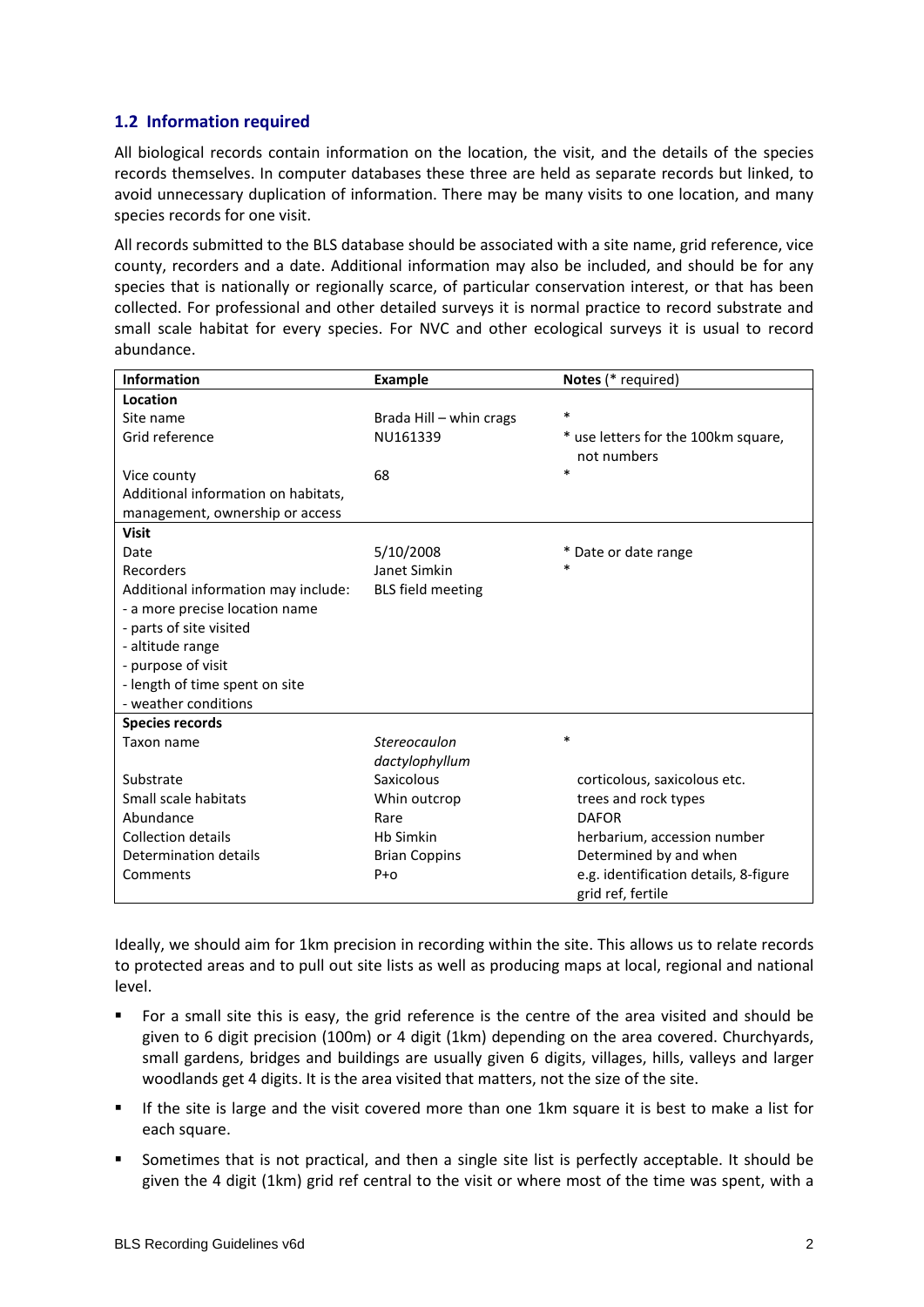note to explain that a wider area was covered. For old records where we don't know which part of the site was visited the site centroid grid reference should be used.

- If several sites within a 1km square were visited, a separate list should be made for each, especially if the habitats were different or the sites can be named.
- Hectad (10km) and tetrad (2km) recording is of limited use for lichens, a sprinkling of records for precise locations is far preferable. The database can then produce lists at whatever precision is needed at the push of a button, as can the NBN Gateway.

Dated records are needed if we are to monitor changes in lichen communities, and trace the advance and retreat of populations. Dated records for repeat visits to the same site are particularly useful. Lichen recording takes time so we tend to accumulate records onto the same card rather than starting a new list for each visit, and this is fine so long as the card only covers a single year.

#### **1.3 Records of absence**

Repeat surveys of a site often involve some time spent searching for species of interest that had been recorded there before. It is useful to have a note in the database to say if these were not found. These will be held in the database as "zero abundance" records, with a comment added to the latest confirmed record to indicate that absence information is available.

## **2. Record cards**

All lichen recorders are encouraged to use the standard BLS record cards for recording in Britain. Two are available, the General card and a Churchyard card. Both can be downloaded from the BLS website (www.britishlichensociety.org.uk), and they are updated from time to time to incorporate changes to species names. They are structured in a way that makes it easy to find information later on, and quick to input the species list to the computer.

It helps if we all use the same codes for substrates and small scale habitats on record cards, so we are trying to standardise them:

| <b>Substrates</b> |                             | <b>Rock types</b> |               | <b>Trees</b> |                                     |
|-------------------|-----------------------------|-------------------|---------------|--------------|-------------------------------------|
| Br                | Bryicolous (on bryophtyes)  | asb               | Asbestos      | Ac           | <i>Acer campestre (field maple)</i> |
| С                 | Corticolous (on bark)       | ba                | <b>Basalt</b> | Ae           | Aesculus (horse chestnut)           |
| Fo                | Folicolous (on leaves)      | br                | <b>Brick</b>  | Al           | Alnus (alder)                       |
| Lc                | Lichenicolous (on           | ce                | Cement        | Ap           | Acer pseudoplatanus (sycamore)      |
|                   | another lichen)             | <b>CO</b>         | Concrete      | Bt           | Betula (birch)                      |
| Lg                | Lignicolous (on wood)       | ١r                | Ironstone     | Co           | Corylus (hazel)                     |
| S                 | Saxicolous (on rock)        | fl                | Flint         | Ct           | Crataegus (hawthorn)                |
| т                 | Terricolous (on soil)       | gr                | Granite       | Fg           | Fagus (beech)                       |
|                   |                             | Im                | Limestone     | Fx           | <i>Fraxinus</i> (ash)               |
|                   |                             | ma                | Marble        | lx.          | <i>llex</i> (holly)                 |
|                   |                             | mo                | mortar        | Lx           | Larix (larch)                       |
| <b>Positions</b>  |                             | sd                | Sandstone     | Ma           | Malus (apple)                       |
| bw                | Boundary wall               | sh                | Shale         | P            | Pinus (pine)                        |
| fp                | Fence post                  | sl                | Slate         | Pс           | Picea (spruce)                      |
| gt                | Gate                        |                   |               | Pp           | Populus (poplar)                    |
| pa                | Path                        |                   |               | Pr           | Prunus (plum etc.)                  |
| rf                | Roof                        |                   |               | Pt           | Populus tremula (aspen)             |
| rtw               | Retaining wall              |                   |               | Q            | Quercus (oak)                       |
|                   |                             |                   |               | Sx           | Salix (willow)                      |
|                   | <b>Churchyard positions</b> |                   |               | Sa           | Sorbus aria (whitebeam)             |
| X                 | On church building          |                   |               | Sm           | Sambucus (elder)                    |
| Υ                 | In churchyard               |                   |               | Sb           | Sorbus aucuparia (rowan)            |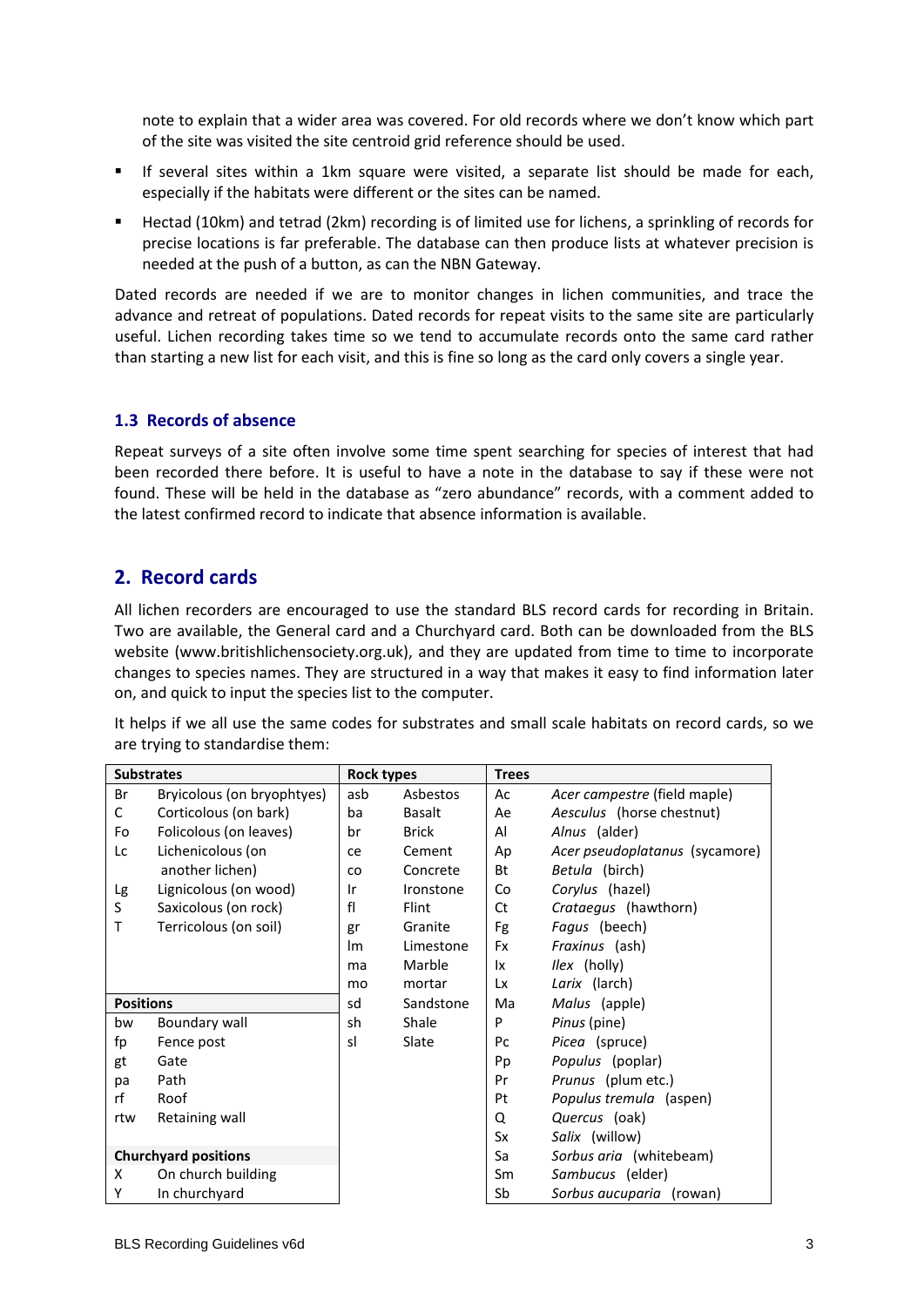| cht | Chest tomb | ÷  | (lime)<br>Tilia |
|-----|------------|----|-----------------|
| cr  | Cross      | Tx | Taxus (yew)     |
| hd  | Headstone  |    | Ulmus<br>(elm)  |

The general card is crowded, however, and can be awkward to use in the field, with little room to add information on substrates, so some people prefer to take field notes in a notebook and then either transfer the records to a card at the end of the day or input them directly to a spreadsheet on computer.

# **3. Data quality**

Records included in the database must be accurate, both in identification and in the details of location, date and recorders supplied with them.

#### **3.1 Species determination**

Species determination can be checked by sending the specimen to an expert. There is a list of beginners and specialist referees on the Identification page of the BLS website. The referee is then recorded in the database as the determiner.

Other resources that may be useful are the NBN Record Cleaner, the taxon dictionary in the BLS spreadsheet (described below), and the online taxon dictionary which lists most of the synonyms of British lichens used in the last 100 years together with information on misallocation, splits and lumpings. If records are to be input to the BLS spreadsheet there is no need to update to the most recent names as it caters for the more common synonyms.

Aggregates can be used for some species complexes. These are shown in the species list and on the record cards. Similarly, some species for which there are varieties or subspecies may also be recorded at species level if that is shown as an option on the record card. In most cases autonyms, for which the subspecies name is the same as the species name (e.g. *Alectoria sarmentosa* subsp. *sarmentosa*) may be recorded at species or subspecies level. The exceptions to this are described in the Syn List.

Unconfirmed records should be noted on the card as additional species, with chemical tests and other identification notes. The same information will be input to the database, but with the record identified to genus only. This allows the specimen to be traced back to the original record once it has been determined. Determination may not happen for many years so it is best not to rely on memory.

#### **3.2 Location details**

Location details should also be checked, and this is best done by the original recorder or someone else with local knowledge. Check that:

- Site names are as shown on the OS map
- Grid references are correct
- The vice county is correct.

There are several useful websites for this, including

- **Streetmap [\(www.streetmap.co.uk\)](http://www.streetmap.co.uk/)**
- Ordnance Survey [\(www.ordnancesurvey.co.uk/oswebsite/getamap\)](http://www.ordnancesurvey.co.uk/oswebsite/getamap)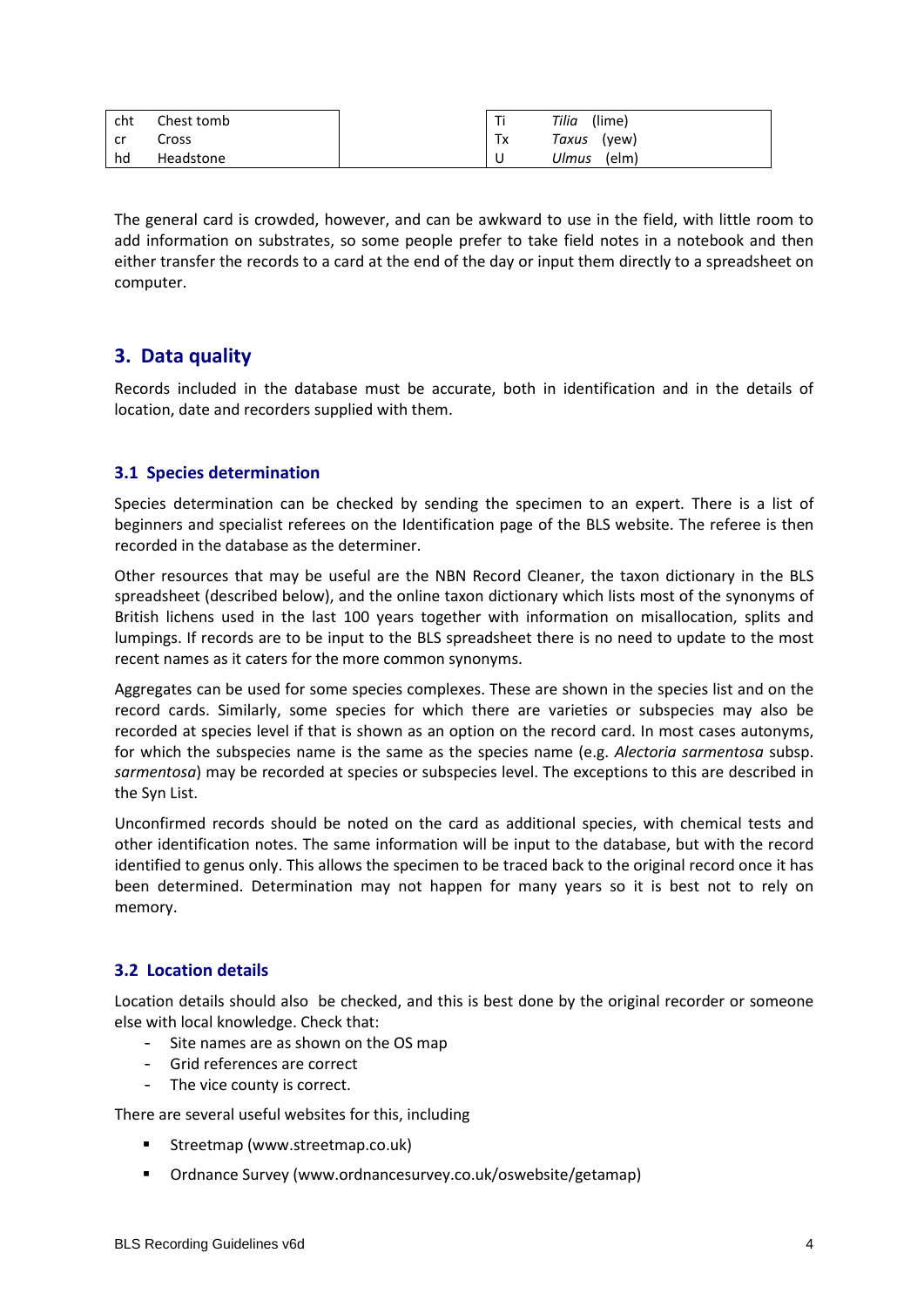- Where's the Path (wtp2recorder.appspot.com/wheresthepath)
- Herbaria United (herbariaunited.org/gridrefVC).

# **4. Spreadsheets**

If possible, records should be sent in to the BLS as Excel spreadsheets. They must be set up to have one row for each record that contains all the information on site, visit, species, substrate and collection, and the site and visit details should be repeated on each of these lines. For records of particular interest a more precise location and grid ref may be given.

It helps the BLS if you use our standard spreadsheets, which can be downloaded from the BLS website. There are slightly different versions for general, churchyard and historic cards, but they all display back the modern name and conservation status of each species and so can be used to produce species lists and other analyses for inclusion in survey reports. They are updated with the latest species names and synonyms from time to time so it is worth downloading the latest versions every few months.

These notes relate to the general spreadsheet BLS\_General\_v6b.xls. For churchyard cards the procedure and spreadsheet are slightly different.

To use this spreadsheet you need to have either Microsoft Excel (part of Microsoft Office) or OpenOffice on your computer. It works best in Excel2003 or similar, and these notes describe the menu options in that version. Later versions of Excel have the same functions but different menus.

#### **4.1 Getting started**

- Avoid overwriting the empty spreadsheet as you will want to use it again and again, so open it and immediately use "File - Save As" to save it each time with a unique name before entering any records. A numeric sequence, such as Bloggs0001 VC67, Bloggs0002 VC68 etc., makes it easier to keep track of which records have been input and sent in.
- Use a separate spreadsheet for each vice county, and leave a blank (or coloured) line between cards.
- Data can only be added to the first worksheet "Records" (click on the tab at the bottom to move to this worksheet if you are not already in it).
- The other two worksheets are protected and should not be changed. They include lists of the codes and species names used by the program which may be useful for reference.
- When the records are imported to the Recorder 6 database, the columns headed in blue are used to set up Locations, those in pink set up Events and Samples (equivalent to a site visit), and those in green set up the Taxon Occurrences.
- Further information on what is to be entered to each column is given in the comments along the header row. Position the cursor over the column headings to see them.

#### **4.2 Excel settings**

- The default settings in Excel usually work well, but if the spreadsheet is not doing what you expect check that you have:
	- The fill-down button on one of the toolbars (use View Toolbars Customise. The button is in the Edit list, select it and drag it to the Formatting toolbar).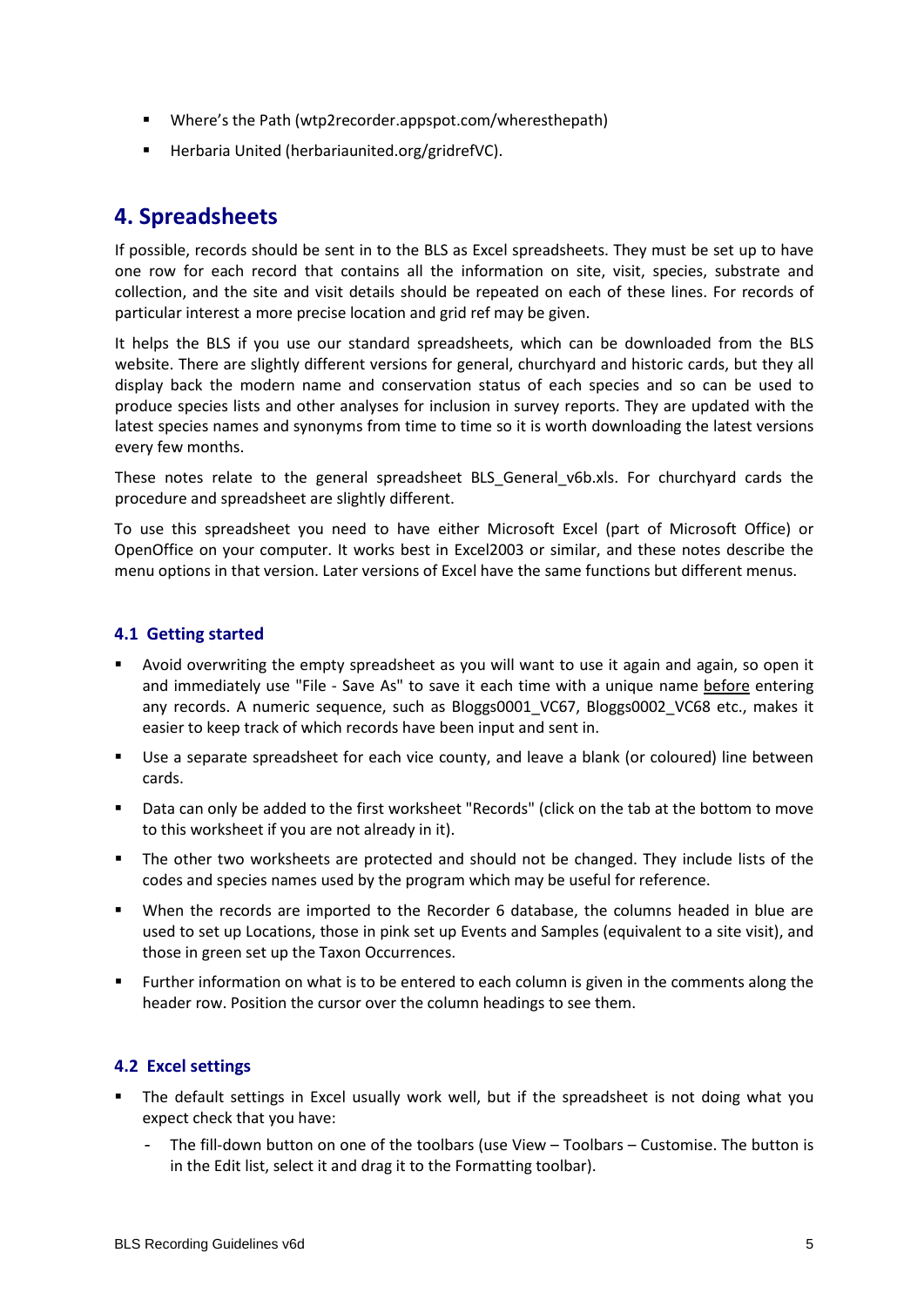- Move down switched on (Tools Options Edit Move Selection after Enter and select Direction "Down").
- Correct two initial capitals switched off (Tools Options Spelling Autocorrect options Correct TWo INitial CApitals).
- Autocomplete on if you are entering a lot of species names, or off if you are entering a lot of codes and it is inserting values you don't want (Tools – Options – Edit and select "Enable AutoComplete for Cell Values").
- There are several ways of copying information in Excel, including Copy and Paste, Ctl-C and Ctl-V. and Fill Down. Pulling down with the mouse is not recommended if the range to be copied includes a number as it tends to increment the number in each row to create a series. This can be avoided by using one of the other methods.

#### **4.3 Inserting rows**

- Only 4,000 record lines are set up in this spreadsheet to keep it to a reasonable size, and the end of the range is marked by a red line. You can increase this by inserting more rows above the red line but please do not exceed 20,000 rows in one spreadsheet. Insert the additional rows before you have reached the red line as you will need one blank row which has all the formulae and validation set up in it to copy down to the new rows.
	- Select a block of rows below your existing records, but including the red line, and insert some more lines (Insert – Rows).
	- Copy a blank row that was already there to all the new rows (fill down or copy depending on your version of Excel).

#### **4.4 Site and visit details**

- The location, vice county, recorder and date details should be input to the first line for that visit and then copied down to the other lines (use copy, pull down or fill-down). Apart from this one action per card there is no need to use the mouse during input.
- **Location names should be formatted with the general area first and than the precise location,** separated by a hyphen (e.g. Ponteland – St. Mary churchyard, or Ponteland – old railway path). There is no need to include the county or vice county as there is a separate column for this. Churches should always be given their dedication if possible, and end with the word churchyard. Designated sites should be given the full SSSI or NNR name, with subsites after a hyphen as usual.
- Put a Y in the "checked" column to show that the location name, grid ref and vice county have been checked and are correct. Leave it blank if they haven't been checked, but expect the spreadsheet to be returned to you if a spot check shows any errors!
- You may wish to format the date column, but this is up to you as there are so many different formats. If you do format it, you will find that Excel starts reformatting dates in ways that you don't want. Change it back to a text field to cure this, or input dates with a ' before the date to force it to take it as text. Select the cells to be formatted with the mouse, then Format – Cells – Date and select the format required.
- Additional information on the site or visit can also be entered, up to 256 characters.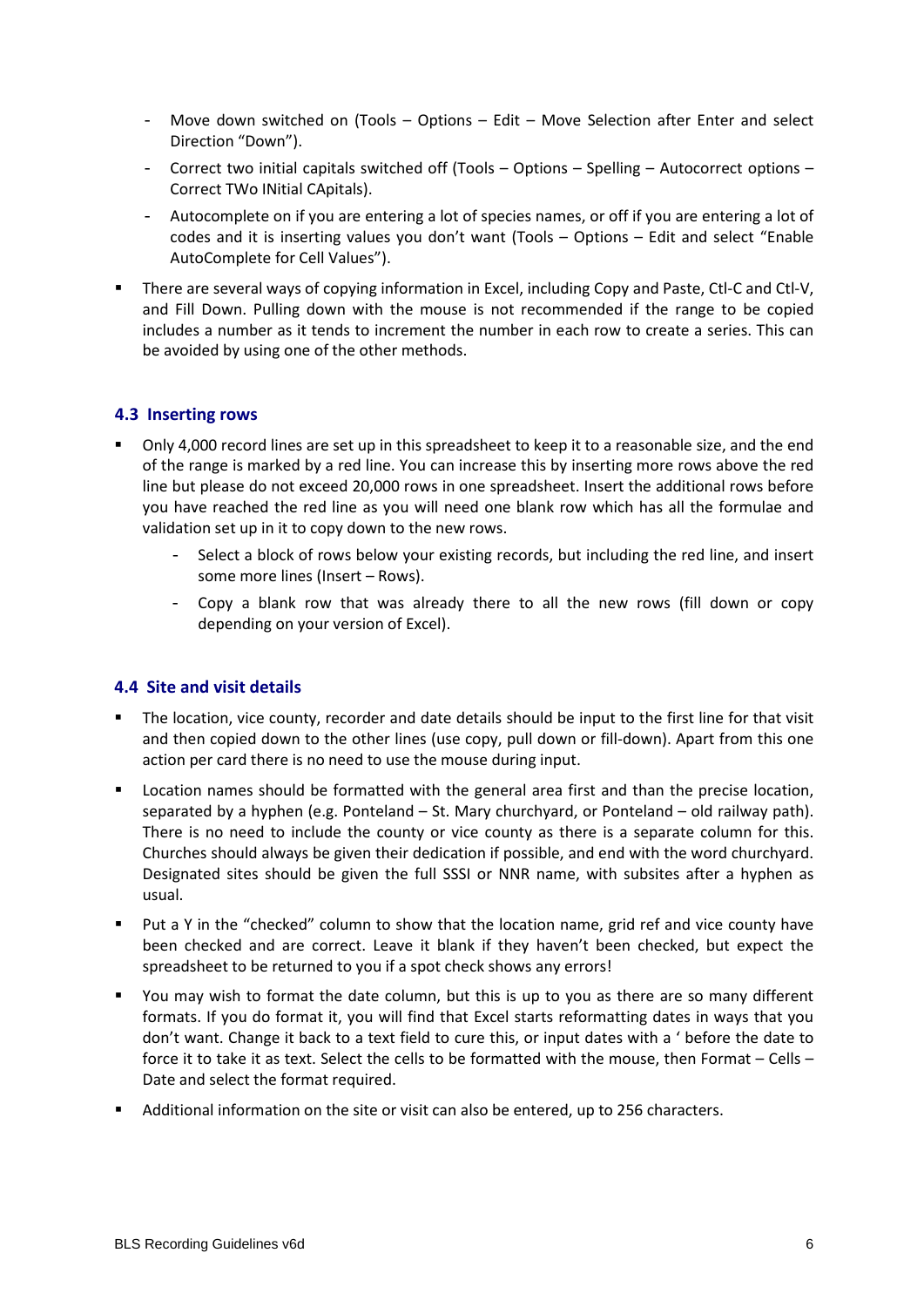#### **4.5 Species records**

- Species may be entered using BLS numbers or the full Latin name. Either way, the number, full name and conservation status will be displayed back in the green columns for checking. This function includes several features designed to make the spreadsheet quick and easy to use:
	- There is no need to include #, ##, or the words var., f. or subsp. when typing in the full name. The system knows and will display the full name back with these included.
	- The full name including f., var. or subsp. may be entered if preferred. This feature is intended to support cutting and pasting species lists from databases such as Mapmate.
	- Autonyms may be entered in full or shorter form.
	- About 300 of the older names most often found on record cards are included as synonyms and converted automatically to the modern name. Thus a *Melanelixia* can also be entered as *Melanelia* or *Parmelia.* The synonyms go back to the early 1970s. Any name that is not recognised by the program should be checked in the Syn List as there may be additional factors to take into account in determining the correct modern name.
	- If you need to enter a taxon that is not recognised by the system, do so using the full name and it will be sorted out before the record is imported to Recorder. This applies to recent additions to the British list, and also to unconfirmed records that can only be assigned to a genus.
- Substrate must be entered using the standard codes. Until you get to know them they can be selected from the drop-down lists, but they will soon become familiar. The main codes are shown below. They may be used in combination, the full list is in Appendix A1.

| Bry      | Fol | Other    |
|----------|-----|----------|
| Cort     | Lic | Sax      |
| Cort+Lig | Lig | Terr     |
| Cort+Sax | Met | Terr+Lig |

 Abundance is usually recorded using the DAFOR scale. Until you get to know the standard codes they can be selected from the drop-down lists, but they will soon become familiar.

| A/D | Dominant   |
|-----|------------|
| A/A | Abundant   |
| A/F | Frequent   |
| A/O | Occasional |
| A/R | Rare       |
|     |            |

The DOMIN scale may be used if preferred, and in this case the numeric codes are  $D/1 - D/10$ .

 Small scale habitat information is added using standard codes separated by commas. Each code should be entered in full, thus an oak twig is "CQ,CTw" and not "CQ-tw" as may seem more obvious.

The full list of codes is included in the Codes worksheet of the input spreadsheet for reference. The spreadsheet cannot validate this information so it is up to you to get it right. The most commonly used codes are shown below, and the full list is in Appendix A2 (substrates) and A3 (positions).

| <b>Trees</b> |                                | <b>Stone types</b> |              | <b>Position</b> |                |
|--------------|--------------------------------|--------------------|--------------|-----------------|----------------|
| CAc          | Acer campestre (field maple)   | SB                 | Basic rock   | Αq              | Aquatic        |
| CAe          | Aesculus (horse chestnut)      | SBa                | Basalt       | Ma              | Maritime       |
| CAp          | Acer pseudoplatanus (sycamore) | SGr                | Granite      |                 |                |
| CAI          | Alnus (alder)                  | <b>SLm</b>         | Limestone    | PBo             | Boulder        |
| <b>CBt</b>   | Betula (birch)                 | SMa                | Marble       | PBr             | <b>Bridge</b>  |
| CCo          | Corylus (hazel)                | SBr                | <b>Brick</b> | PBw             | Boundary wall  |
| CCt          | <i>Crataegus</i> (hawthorn)    | SMo                | Mortar       | PRtw            | Retaining wall |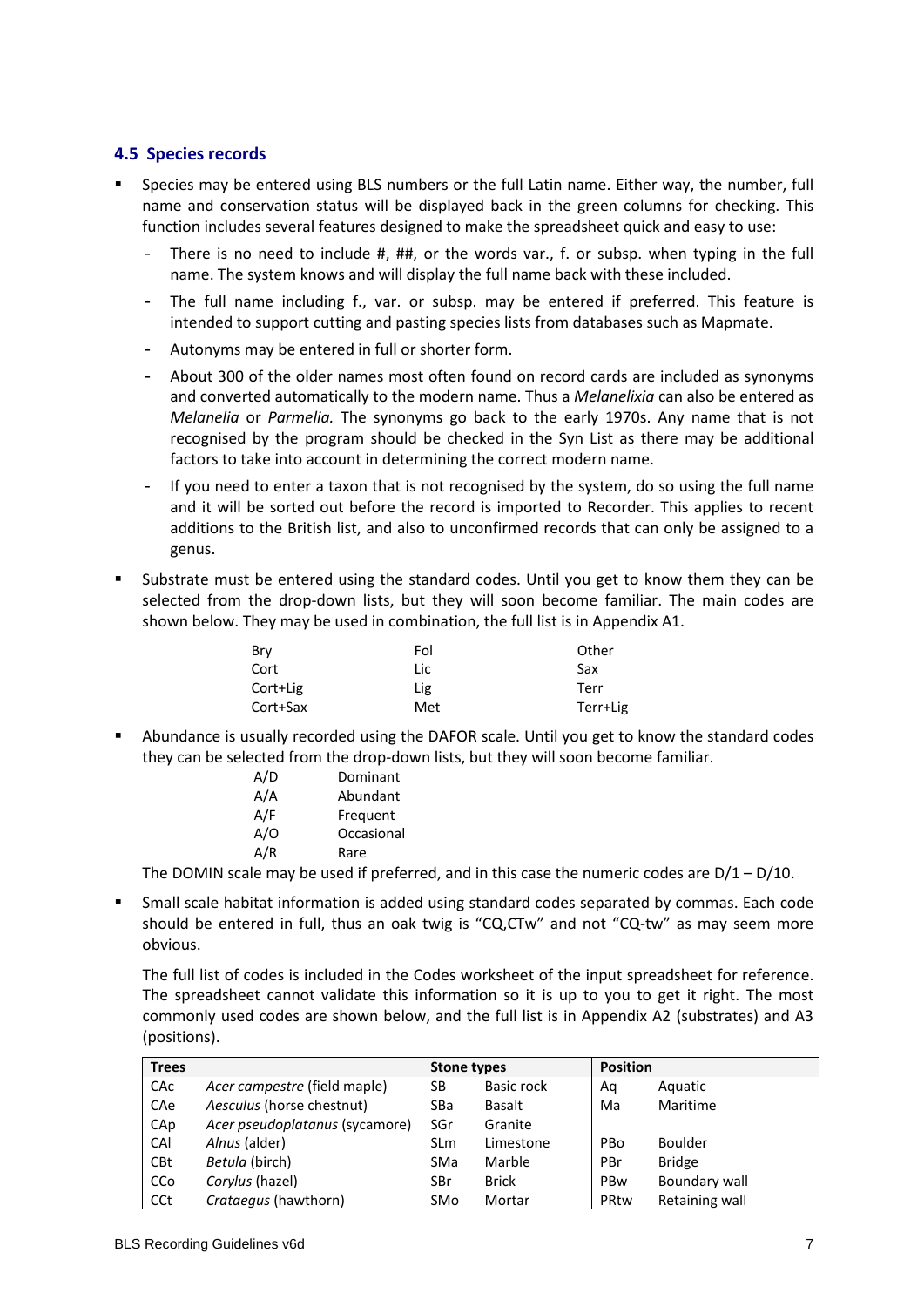| <b>CFg</b>            | Fagus (beech)             | SCo        | Concrete      | PPa                | Path                |
|-----------------------|---------------------------|------------|---------------|--------------------|---------------------|
| <b>CF<sub>x</sub></b> | Fraxinus (ash)            | SSd        | Sandstone     | PPe                | Pebble              |
| <b>CL<sub>x</sub></b> | Larix (larch)             | SSh        | Shale         | <b>PWs</b>         | Window sill         |
| СP                    | Pinus (pine)              | SSI        | Slate         | <b>PW</b>          | Wall                |
| CPp                   | Populus (poplar)          |            |               |                    |                     |
| <b>CPr</b>            | <i>Prunus</i> (plum etc.) |            |               |                    |                     |
| CQ.                   | Quercus (oak)             |            |               |                    |                     |
|                       |                           |            |               |                    |                     |
| <b>CS<sub>x</sub></b> | Salix (willow)            | Lignum     |               | <b>Churchyards</b> |                     |
| <b>CSa</b>            | Sorbus aria (whitebeam)   | <b>LTs</b> | Tree stump    | <b>XBw</b>         | Boundary wall       |
| <b>CSm</b>            | Sambucus (elder)          | <b>LWT</b> | Worked timber | <b>XPa</b>         | Church path         |
| <b>CSb</b>            | Sorbus aucuparia (rowan)  | PFp        | Fence post    | <b>XTw</b>         | Church tower        |
| CTi                   | Tilia (lime)              | PFr        | Fence rail    | XM.                | Monument / memorial |
| CU                    | Ulmus (elm)               | PGp        | Gate post     | XX                 | Church building     |

- Unconfirmed records should be included but put to genus only, or if even this is not known to Lichen Unidentified. Identification notes and the species it may be should be included in the record comments.
- You may find it quicker to enter all the species first and then go back to add any additional information such as substrate, scale habitats and notes. This also provides an opportunity to check for input errors as it will be obvious if the species name or number has been entered incorrectly.

#### **4.6 Records of absence**

Notes of species searched for but not found can be included in the spreadsheet but they must be clearly highlighted in a lurid colour to ensure that they are noticed and imported as "zero abundance" records. Please include further details in the comments field.

#### **4.7 On completion**

- Once a spreadsheet is complete it can be stored in a smaller form to save space, and this can then be easily emailed as an attachment or manipulated for inclusion in a survey report.
	- Select the rows to be saved, including the title row at the top.
	- $-$  Copy (Edit Copy, or Ctl+C).
	- Position the cursor in the top left corner (cell A1).
	- Paste the values only (Edit Paste Special Values).
	- Delete the unused rows, down to (and including) the red bar at row 4000.
	- The  $2^{nd}$  and  $3^{rd}$  worksheets, Codes and BLS List, are no longer needed so delete them by selecting each in turn at the bottom of the screen (Edit – Delete Sheet)
	- Save this smaller spreadsheet under a different file name, using a logical sequence so that you can find it again (File – Save As).

The new spreadsheet contains just the data, without the formulae, lists or any validation. You will not be able to add further records.

- Before emailing it, you may also want to zip the spreadsheet to make it even smaller. There are several ways to do this, including using WinZip or Sending to Compressed File.
- To use the spreadsheet as a way to store your own records you might want to delete unused columns, remove the colours from the header and green columns, and sort it into location or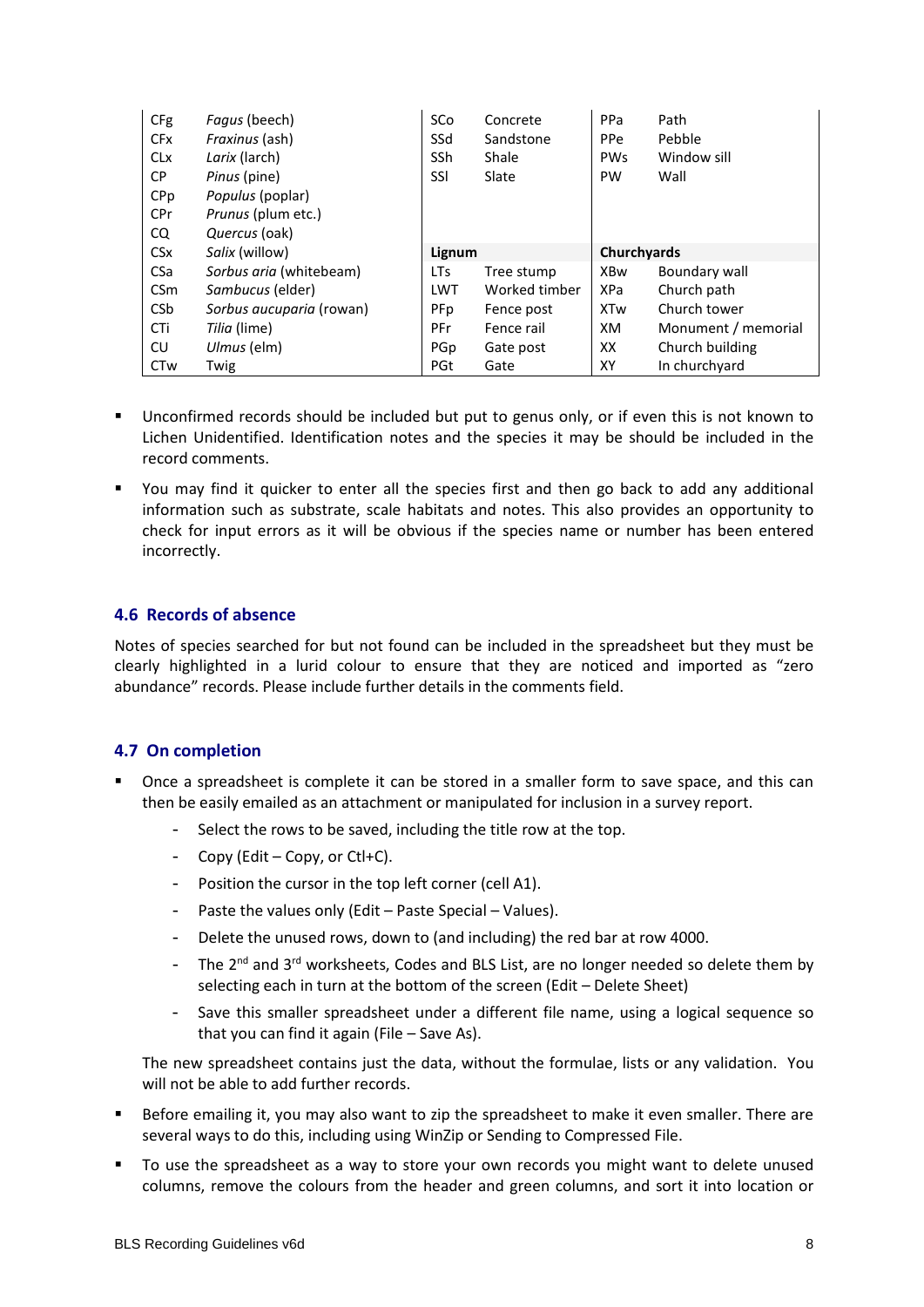species order. All these are easily done in Excel, and the Help function includes tutorials to show you how. You can also copy the species list and conservation status to a Word document, such as a survey report, where the selected cells will be held as a table.

Before doing any of these, be sure to have compressed the spreadsheet and saved it under a different name first.

#### **4.7 Printing the spreadsheet**

- To print the spreadsheet
	- Hide any columns you don't need (click anywhere in the column and then Format  $-$ Column – Hide)
	- Use the mouse to select the block of cells you want to print and set the print area (File  $-$ Print Area – Set Print Area). Do not include the top row of column headings as these are already set up to print as titles.
	- Use Print Preview (File Print Preview) to see how it will look when printed, and then use Setup adjust the margins and reduction accordingly (Setup – Margins, Setup – Page). Set it to fit 2 pages wide if you have a lot of detail to display, or 1 page wide if you have hidden a lot of the columns. Check that it is not being reduced to less than 60% normal size (shown on the Page tab) as that makes it unreadable.
	- Click on Print from Print Preview or the main spreadsheet to send it to the printer.

# **5. Recorder 6**

Recorder 6 (known as R6) is a sophisticated system and needs a modern PC and some computing skills, or at least a willingness to learn, to run it successfully. It can be very useful to lichen recorders who want to manage their own database and produce their own site lists and maps, but may not be suitable for everyone and simpler systems are available. If you choose to use an older system, such as BioBase, AditSite, Recorder 2002 or MapMate, you should take advice from the BLS first as there may be issues of compatibility that you need to be aware of.

The current version is 6.18 and any earlier versions should be upgraded to this level and kept up to date with future upgrades as they are released. Further information on Recorder 6 is available from the Recorder website [\(http://jncc.defra.gov.uk/default.aspx?page=4592\)](http://jncc.defra.gov.uk/default.aspx?page=4592).

Data can be entered directly through R6 Recording Cards, or imported from the BLS spreadsheet. A zip file containing the necessary rucksacks, recording cards and import templates can be supplied when you install the system. They will work best if you have the same set up as the central system, as follows:

- Taxon Dictionary all lichen records should be entered using the British Isles List of Lichens and Lichenicolous Fungi. Please do not use the default FUNGI and LICHEN list as this is not under BLS control and is very out of date.
- Sites held under the appropriate vice county in the hierarchy
- Surveys a separate survey for each vice county
- Substrates, Scale Habitats and Abundance these should be set up by importing the dummy data supplied by BLS to ensure the correct coding.

Soon we also hope to be able to supply Recorder users with a set of people.

Much of the reporting and mapping you will need can be done using the standard XML reports, Report Wizard and mapping functions in Recorder 6. Additional reports and some other useful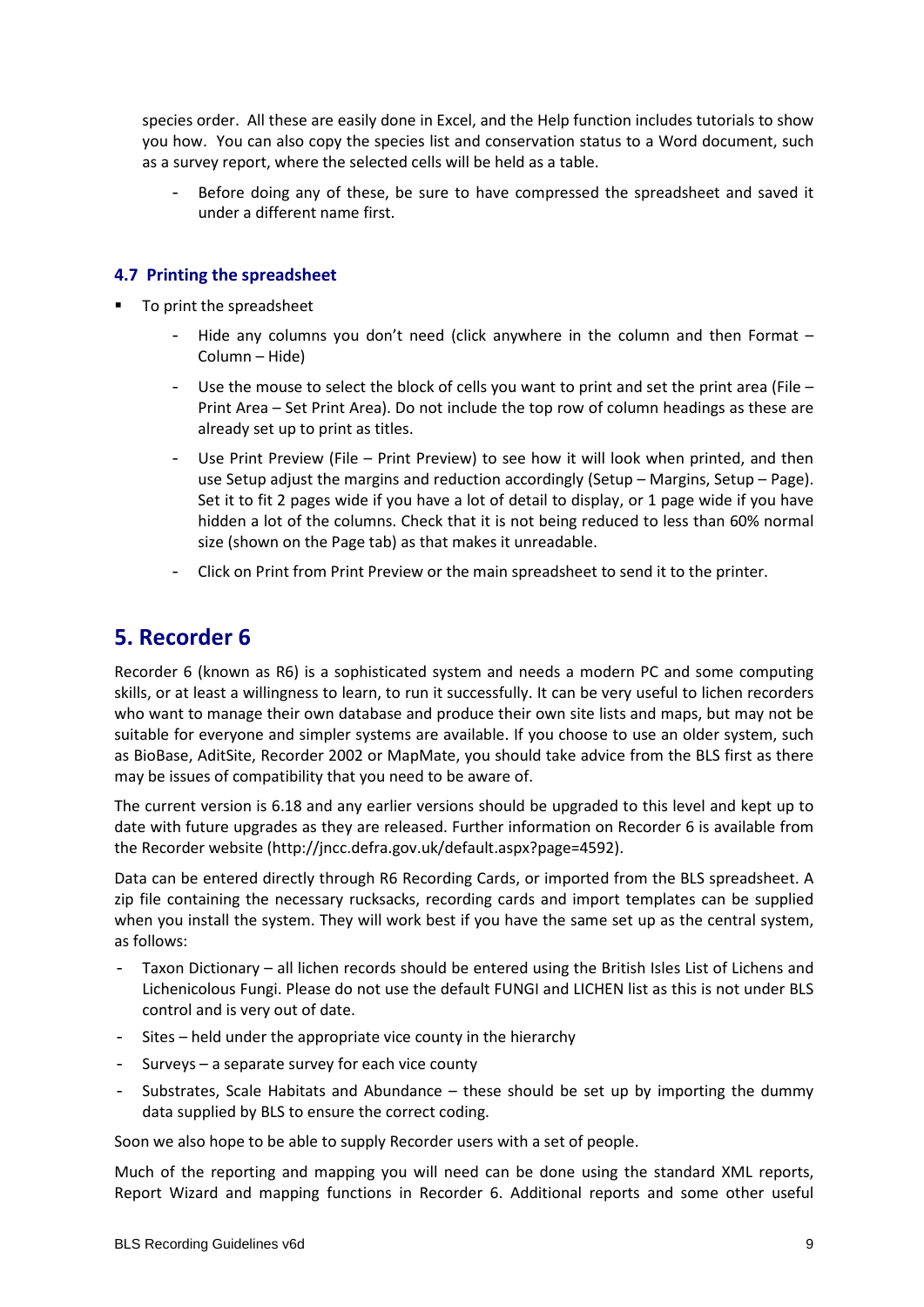utilities are available from BLS, so please ask if there is anything you need. The mapping can be enhanced by importing VC polygons and ordnance survey maps, or by exporting to DMAP (see www.dmap.co.uk).

### **6. Mapping Scheme**

The 10km Mapping Scheme database is maintained by Prof. Mark Seaward at Bradford University and is the main source of lichen distribution maps for the British Isles. Although a copy of the data is now kept in the R6 database, any queries and requests for maps should continue to be directed to Mark Seaward and records supplied to the Recorder 6 database should also be sent to him for inclusion in the Mapping Scheme.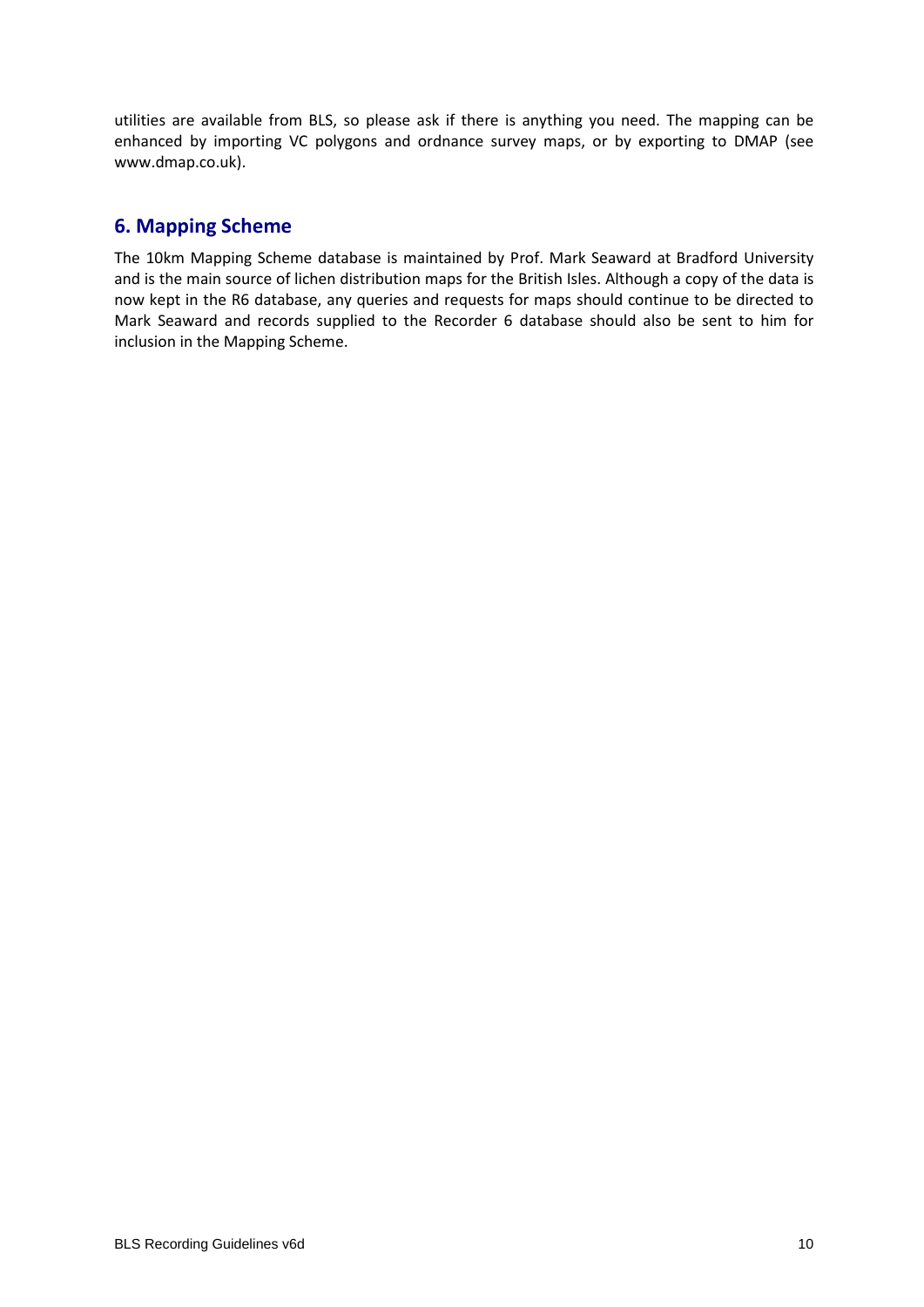# **Appendix A Substrate and Small Scale Habitat codes**

#### **A1 Substrate codes**

| On record cards | In database        | <b>Description</b>                |
|-----------------|--------------------|-----------------------------------|
| Br              | <b>Bry</b>         | Bryicolous (on bryophytes)        |
|                 | Bry+Lig            |                                   |
| C               | Cort               | Corticolous (on bark)             |
| CB              | Cort+Bry           |                                   |
|                 | Cort+Bry+Lig       |                                   |
| <b>CL</b>       | Cort+Lig           |                                   |
|                 | Cort+Met           |                                   |
|                 | Cort+Other         |                                   |
| <b>CS</b>       | Cort+Sax           |                                   |
|                 | Cort+Sax+Bry       |                                   |
|                 | Cort+Sax+Bry+Lig   |                                   |
|                 | Cort+Sax+Lig       |                                   |
|                 | Cort+Sax+Lig+Met   |                                   |
|                 | Cort+Sax+Met       |                                   |
|                 | Cort+Sax+Met+Other |                                   |
|                 | Cort+Sax+Other     |                                   |
|                 | Cort+Sax+Terr+Lig  |                                   |
|                 | Cort+Terr          |                                   |
|                 | Cort+Terr+Bry      |                                   |
|                 | Cort+Terr+Bry+Lig  |                                   |
|                 | Cort+Terr+Lig      |                                   |
|                 | Cort+Terr+Sax      |                                   |
| Fo              | Fol                | Folicolous (on leaves)            |
| Lc or Lic       | Lic                | Lichenicolous (on another lichen) |
| Lg              | Lig                | Lignicolous (on wood)             |
|                 | Lig+Met            |                                   |
|                 | Lig+Other          |                                   |
| M               | Met                | Metalliferous (on metal)          |
|                 | Other              | Other                             |
| S               | Sax                | Saxicolous (on stone)             |
| SB              | Sax+Bry            |                                   |
|                 | Sax+Bry+Lig        |                                   |
| <b>SL</b>       | Sax+Lig            |                                   |
|                 | Sax+Lig+Met        |                                   |
|                 | Sax+Lig+Met+Other  |                                   |
|                 | Sax+Lig+Other      |                                   |
| SM              | Sax+Met            |                                   |
|                 | Sax+Met+Other      |                                   |
|                 | Sax+Other          |                                   |
| T               | Ter                | Terricolous                       |
| TB              | Terr+Bry           |                                   |
|                 | Terr+Bry+Lig       |                                   |
| <b>TL</b>       | Terr+Lig           |                                   |
|                 | Terr+Other         |                                   |
| <b>TS</b>       | Terr+Sax           |                                   |
|                 | Terr+Sax+Bry       |                                   |
|                 | Terr+Sax+Bry+Lig   |                                   |
|                 | Terr+Sax+Lig       |                                   |

Note: substrate is here used in the sense of substratum, the surface on which the lichen is growing.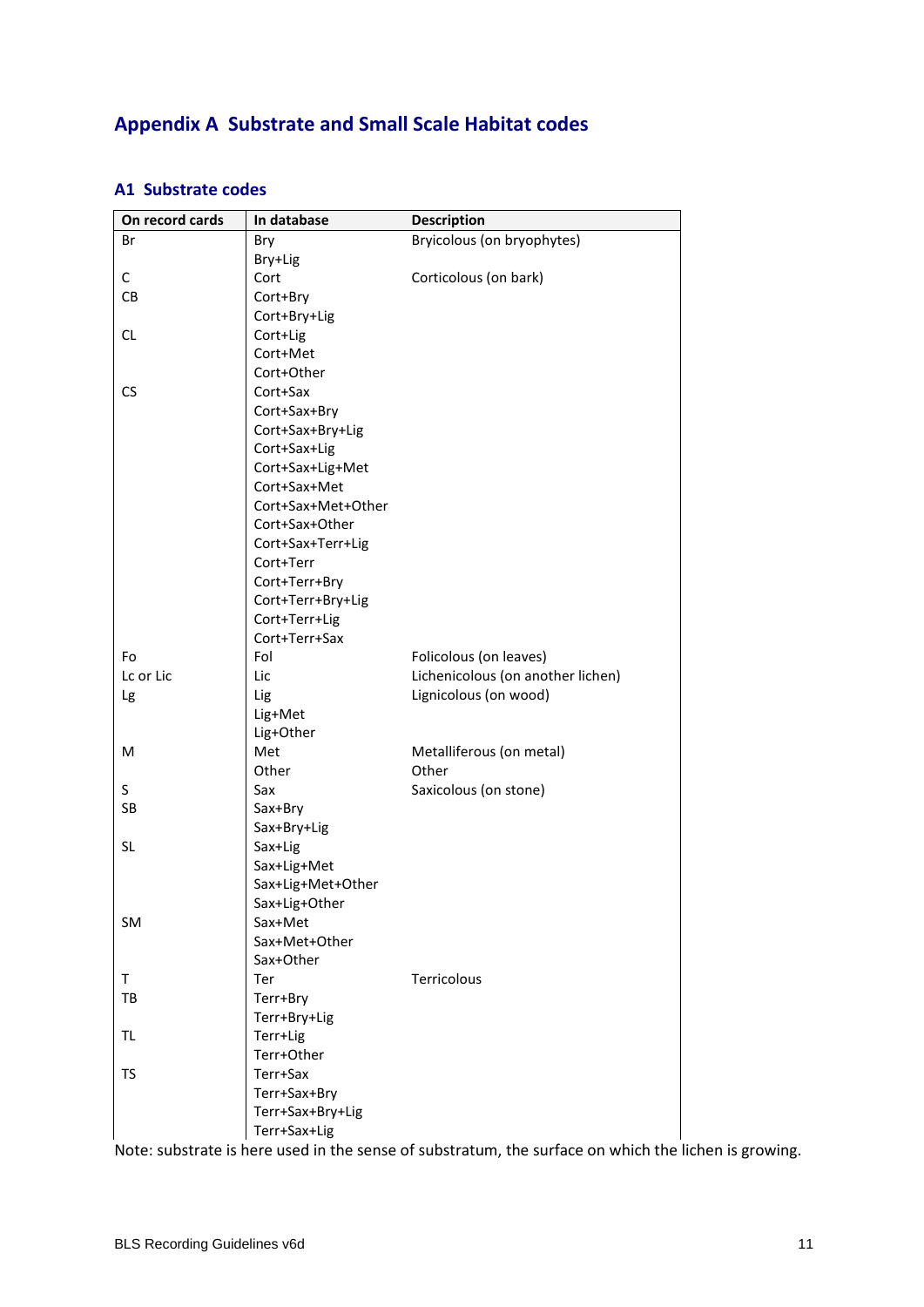### **A2 Small scale habitat codes**

| On record cards    | In database           | <b>Description</b>                    |
|--------------------|-----------------------|---------------------------------------|
| <b>Corticolous</b> |                       |                                       |
| Ab                 | CAb                   | Abies (fir)                           |
| Ac                 | CAc                   | Acer campestre (field maple)          |
| Ae                 | CAe                   | Aesculus (horse chestnut)             |
| Al                 | CAI                   | Alnus (alder)                         |
| Ap                 | CAp                   | Acer pseudoplatanus (sycamore)        |
| Apl                | CApl                  | Acer platanoides (norway maple)       |
| Bt                 | CBt                   | Betula (birch)                        |
| Bx                 | <b>CBx</b>            | Buxus (box)                           |
| Ce                 | CCe                   | Cedrus (cedar)                        |
|                    | CCf                   | Conifer                               |
| CI                 | <b>CCI</b>            | Calluna (heather)                     |
| Co                 | CCo                   | Corylus (hazel)                       |
| Сp                 | CCp                   | Carpinus (hornbeam)                   |
| Cs                 | CCs                   | Castanea (chestnut)                   |
| Ct                 | CCt                   | Crataegus (hawthorn)                  |
| Cy                 | CCy                   | Cytisus (broom)                       |
| Eu                 | CEu                   | Euonymus (spindle)                    |
| Fg                 | CFg                   | Fagus (beech)                         |
| Fx                 | <b>CFx</b>            | Fraxinus (ash)                        |
| lχ                 | Clx                   | Ilex (holly)                          |
| Jp                 | CJp                   | Juniperus (juniper)                   |
| Ju                 | CJu                   | Juglans (walnut)                      |
| Li                 | CLi                   | Liriodendron (tulip tree)             |
| Lx                 | <b>CLx</b>            | Larix (larch)                         |
| Ma                 | CMa                   | Malus (apple)                         |
| My                 | CMy                   | Myrica (bog myrtle)                   |
| No                 | <b>CNo</b>            | Nothofagus (southern beech)           |
| P                  | <b>CP</b>             | Pinus (pine)                          |
| Pi                 | CPc                   | Picea (spruce)                        |
| PI                 | <b>CPI</b>            | Platanus (plane)                      |
| Pp                 | CPp                   | Populus (poplar)                      |
| Pr                 | CPr                   | Prunus (plum etc.)                    |
| Pra                | CPra                  | Prunus avium (wild cherry or geam)    |
| Prp                | CPrp                  | Prunus padus (bird cherry)            |
| Prs                | <b>CPrs</b>           | Prunus spinosa (blackthorn)           |
| Pt                 | <b>CPt</b>            | Populus tremula (aspen)               |
| Py                 | CPy                   | Pyrus (pear)                          |
| Q                  | CQ                    | Quercus (oak)                         |
| Qi                 | CQi                   | Quercus ilex (holm oak)               |
| Rh                 | CRh                   | Rhododendron                          |
| Rs                 | <b>CRs</b>            | Rosa (rose)                           |
| Ru                 | CRu                   | Rubus (bramble)                       |
| Sa                 | CSa                   | Sorbus aria (whitebeam)               |
| Sb                 | CSb                   | Sorbus aucuparia (rowan)              |
| Sm                 | CSm                   | Sambucus (elder)                      |
| Sx                 | <b>CSx</b>            | Salix (willow)                        |
| Τi                 | CTi                   | Tilia (lime)                          |
| Tx                 | <b>CTx</b>            | Taxus (yew)                           |
| U                  | CU                    | Ulmus (elm)                           |
| Ux                 | <b>CU<sub>x</sub></b> | Ulex (gorse)                          |
| Vm                 | CVm                   | Vaccinium myrtillus (bilberry)        |
| Lignicolous        |                       |                                       |
|                    | LAc                   | Lignum - Acer campestre (field maple) |
|                    | LAe                   | Lignum - Aesculus (horse chestnut)    |
|                    |                       |                                       |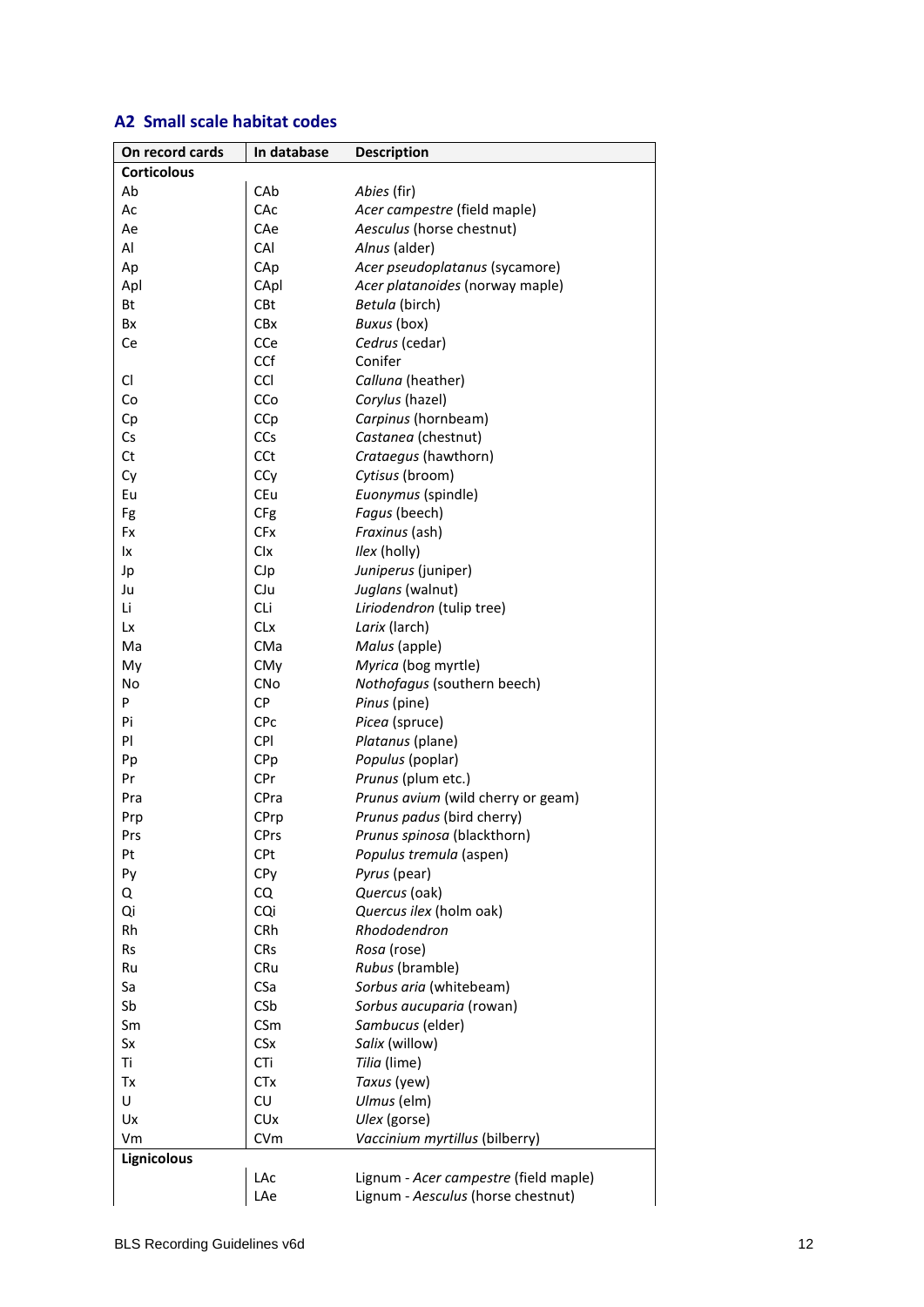| On record cards | In database       | <b>Description</b>                     |
|-----------------|-------------------|----------------------------------------|
|                 | LAI               | Lignum - Alnus (alder)                 |
|                 | LAp               | Lignum - Acer (sycamore)               |
|                 | LBt               | Lignum - Betula (birch)                |
|                 | LCf               | Lignum - conifer                       |
|                 | LCo               | Lignum - Corylus (hazel)               |
|                 | <b>LCs</b>        | Lignum - Castanea (chestnut)           |
|                 | LCt               | Lignum - Crataegus (hawthorn)          |
|                 | LFg               | Lignum - Fagus (beech)                 |
|                 | LFx               | Lignum - Fraxinus (ash)                |
|                 | Llx               | Lignum - Ilex (holly)                  |
|                 | LJp               | Lignum - Juniperus (juniper)           |
|                 | LJu               | Lignum - Juglans (walnut)              |
|                 | LP.               | Lignum - Pinus (pine)                  |
|                 | LPc               | Lignum - Picea (spruce)                |
|                 | LPp               | Lignum - Populus (poplar)              |
|                 | LPr               | Lignum - Prunus (plum, cherry etc.)    |
|                 | LPt               | Lignum - Populus tremula (aspen)       |
|                 | LQ                | Lignum - Quercus (oak)                 |
|                 | LR.               | Rotting wood                           |
|                 | LSb               | Lignum - Sorbus (rowan)                |
|                 | LSm               | Lignum - Sambucus (elder)              |
|                 | <b>LSx</b>        | Lignum - Salix (willow)                |
|                 | LU                | Lignum - Ulmus (elm)                   |
|                 |                   |                                        |
|                 | LUx<br><b>LWT</b> | Lignum - Ulex (gorse)<br>Worked timber |
| <b>Metal</b>    |                   |                                        |
|                 |                   |                                        |
|                 | MCu               | Copper                                 |
|                 | <b>MCuR</b>       | Copper run-off                         |
|                 | MFe               | Iron                                   |
|                 | <b>MFeC</b>       | Cast iron                              |
|                 | <b>MFeR</b>       | Ferrous run-off                        |
|                 | MPb               | Lead                                   |
|                 | <b>MPbR</b>       | Lead run-off                           |
|                 | MZn               | Zinc                                   |
|                 | <b>MZnR</b>       | Zinc run-off                           |
| Saxicolous      |                   |                                        |
|                 | SA                | Siliceous (acid) rock                  |
| Asb             | SAsb              | Asbestos cement                        |
|                 | SB                | <b>Basic rock</b>                      |
| Ba              | SBa               | Basalt (inc. dolerite, andesite, whin) |
| Br              | SBr               | <b>Brick</b>                           |
| Ce              | SCe               | Cement                                 |
| Ch              | SC                | Chert                                  |
| Co              | SCo               | Concrete                               |
| Ep              | Sep               | Epidiorite                             |
| FI              | SFI               | Flint                                  |
| Gb              | SGb               | Gabbro                                 |
| Gn              | SGn               | Gneiss                                 |
| Gr              | SGr               | Granite                                |
| Ir              | SIr               | Ironstone                              |
| Ld              | SLd               | Dolomitic or magnesian limestone       |
| Lm              | SLm               | Limestone                              |
| Ma              | SMa               | Marble                                 |
| Mo              | SMo               | Mortar                                 |
| ΜS              | SMS               | Mica Schist                            |
| PI              | SPI               | Plaster                                |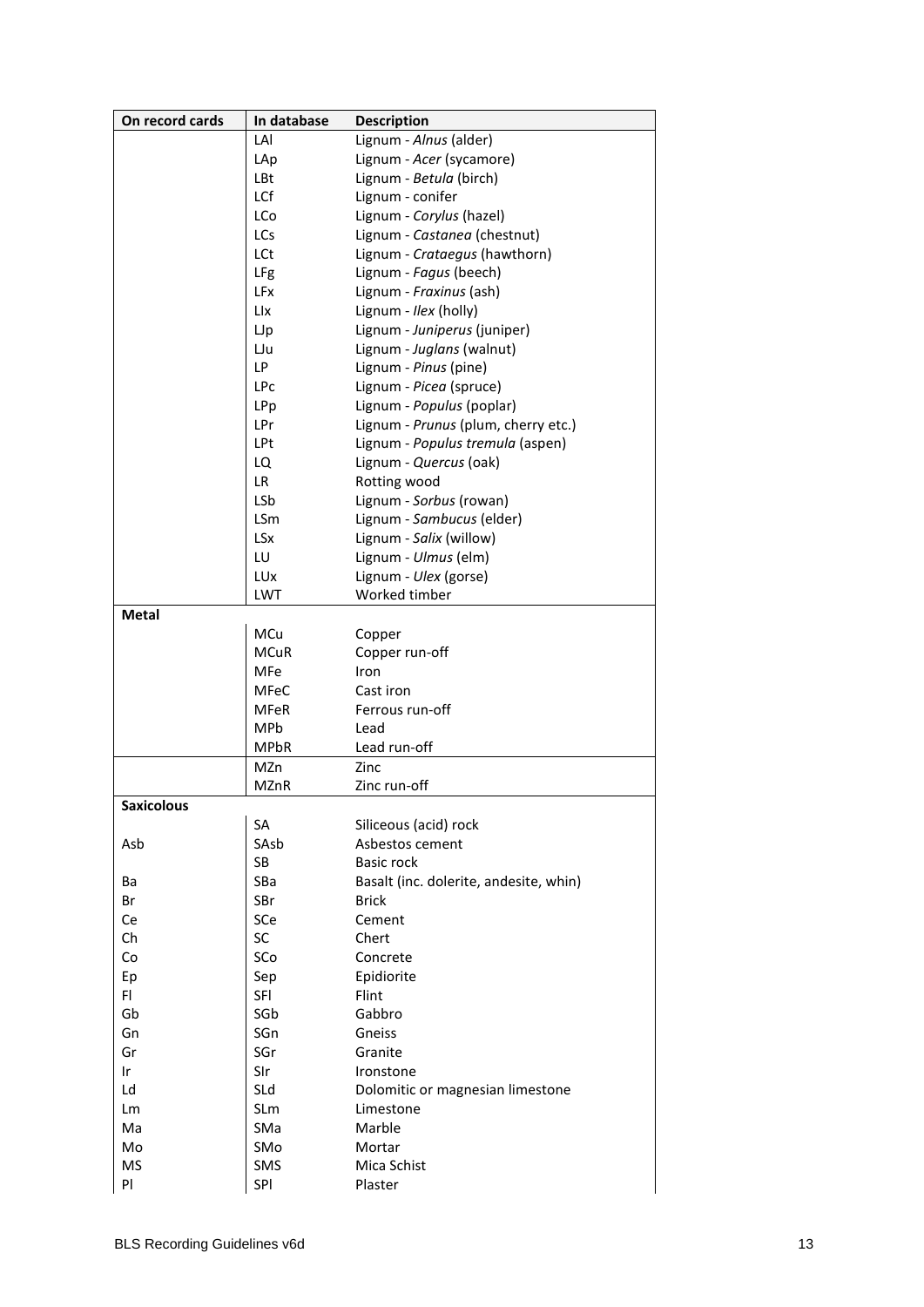| On record cards    | In database | <b>Description</b>            |
|--------------------|-------------|-------------------------------|
| Q                  | SQ          | Quartz                        |
| Sc                 | SSc         | Calcareous sandstone          |
| Sd                 | SSd         | Sandstone                     |
| Se                 | SSe         | Serpentine                    |
| Sch                | SSch        | Schist / schistose            |
| Sh                 | SSh         | Shale                         |
| SI                 | SSI         | Slate                         |
| Ta                 | STa         | Tarmac / Asphalt              |
| Τi                 | STi         | Tile                          |
| Tf                 | STf         | Tufa                          |
| <b>Other</b>       |             |                               |
|                    | OBo         | Bone                          |
|                    | OCI         | Cloth                         |
|                    | <b>OFP</b>  | Faecal pellet                 |
|                    | OG          | Glass                         |
|                    | OLt         | Leather                       |
|                    | <b>ONR</b>  | Nutrient enriched             |
|                    | OPa         | Paint                         |
|                    | OPI         | Plastic                       |
|                    | <b>ORF</b>  | Roofing felt                  |
|                    | ORu         | Rubber                        |
|                    | OSh         | Shell                         |
|                    | OTh         | Thatch                        |
| <b>Terricolous</b> |             |                               |
|                    | <b>THm</b>  | Heavy-metal contaminated soil |
|                    | <b>TP</b>   | Peat                          |
|                    | <b>TR</b>   | Soil on rock or wall          |
|                    | TS          | Sand                          |
|                    | <b>TSs</b>  | Shell sand                    |

For lichenicolous species the lichen hosts are coded as Z followed by the BLS number of the host species, e.g. Z0674 for *Lecanora rupicola*.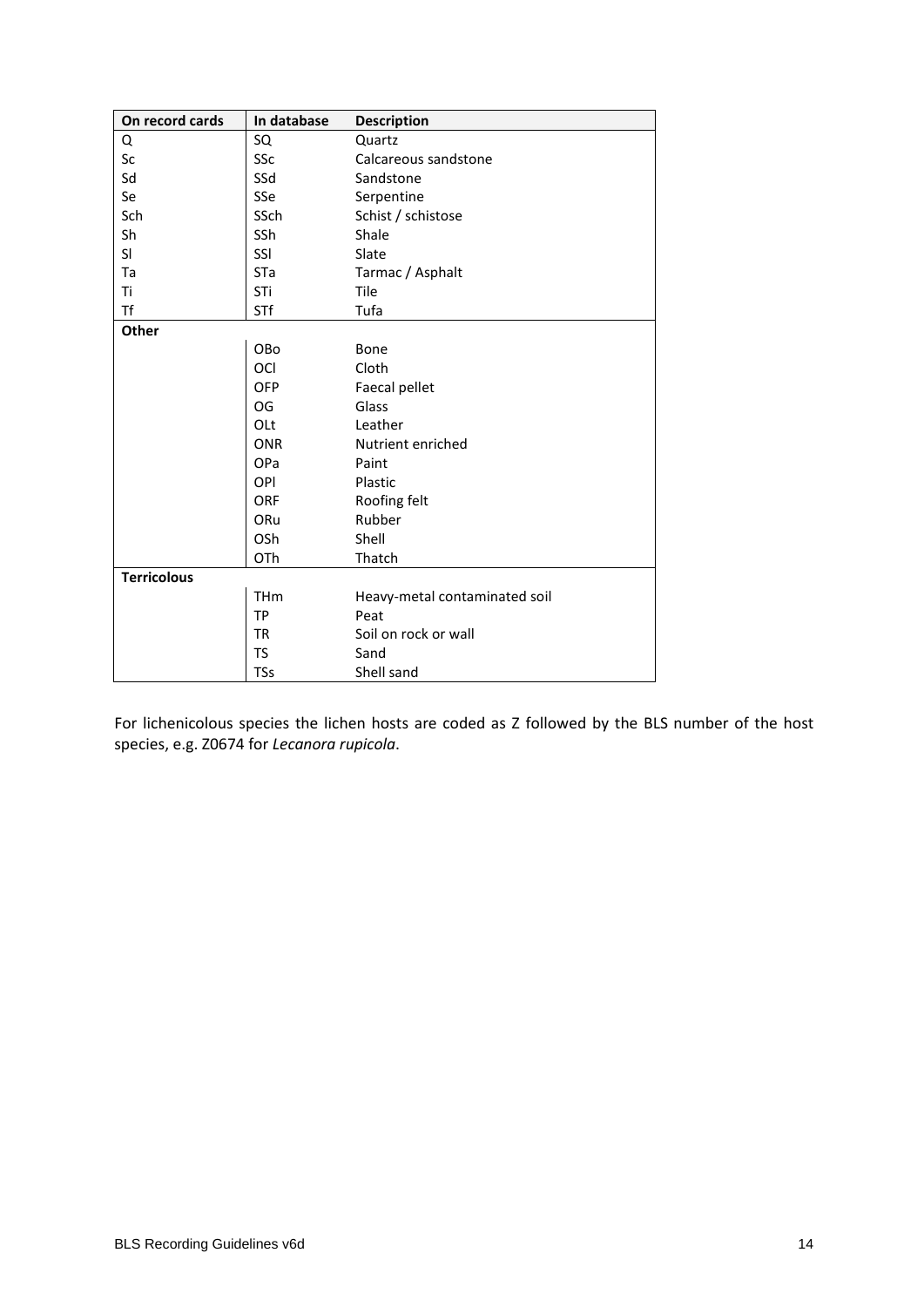## **A3 Position codes**

| On record cards                          | In database | <b>Description</b>                 |
|------------------------------------------|-------------|------------------------------------|
| <b>Corticolous</b>                       |             |                                    |
|                                          | <b>CRt</b>  | Root                               |
|                                          | CTb         | Branch / bough                     |
|                                          | CTr         | Trunk                              |
| Tw                                       | <b>CTw</b>  | Twig                               |
| Lignicolous                              |             |                                    |
|                                          | LDs         | Lignum - standing dead tree        |
|                                          |             | Lignum - fallen dead tree          |
|                                          | LDf         |                                    |
|                                          | LRt         | Lignum - tree root                 |
|                                          | <b>LTs</b>  | Lignum - tree stump                |
|                                          | LTr         | Lignum - trunk of living tree      |
| <b>Saxicolous</b>                        |             |                                    |
| Bo                                       | SBo         | Boulder                            |
| Ch                                       | SCh         | Chipping                           |
| Pe                                       | SPe         | Pebble (or shingle)                |
|                                          | SSc         | Scree                              |
|                                          | SCI         | Inland cliff                       |
| <b>Aquatic</b>                           |             |                                    |
|                                          | Aq          | Aquatic                            |
|                                          | AqB         | <b>Brackish</b>                    |
| <b>Maritime</b>                          |             |                                    |
|                                          | Ma          | Maritime                           |
|                                          | MaCl        | Maritime cliff                     |
|                                          | MaD         | Maritime dunes                     |
|                                          | MaLi        |                                    |
|                                          |             | Maritime littoral zone (below HWM) |
|                                          | MaSh        | Maritime shingle beach             |
| <b>Buildings and man-made structures</b> |             |                                    |
|                                          | PB          | <b>Building</b>                    |
| Br                                       | PBr         | <b>Bridge</b>                      |
| Bw                                       | PBw         | <b>Boundary wall</b>               |
|                                          | PCo         | Cobbled path or road               |
|                                          | PDp         | Drainpipe                          |
| Fp                                       | PFp         | Fence post                         |
|                                          | PFr         | Fence rail                         |
| Gp                                       | PGp         | Gate post                          |
| Gt                                       | PGt         | Gate                               |
|                                          | <b>PNB</b>  | Notice-board                       |
| Pa                                       | PPa         | Path                               |
| Pav                                      | PPav        | Paving stones                      |
|                                          | PRb         | Rubble                             |
|                                          | PRf         | Roof                               |
|                                          | PRn         | Ruined building                    |
|                                          |             |                                    |
|                                          |             |                                    |
|                                          | <b>PRT</b>  | Roof tile                          |
|                                          | PRtw        | Retaining wall                     |
|                                          | PSe         | Seat / bench                       |
|                                          | PSt         | <b>Steps</b>                       |
|                                          | PTu         | Turf                               |
|                                          | PW          | Wall                               |
|                                          | PWs         | Window sill                        |
|                                          |             |                                    |
| Ws<br>Churchyards<br>Be                  | XBe         | Bench or seat                      |
| Bu                                       | XBu         | <b>Buttress</b>                    |
|                                          |             |                                    |
| Bw<br>Ch                                 | XBw<br>XCh  | Boundary wall<br>Chancel           |